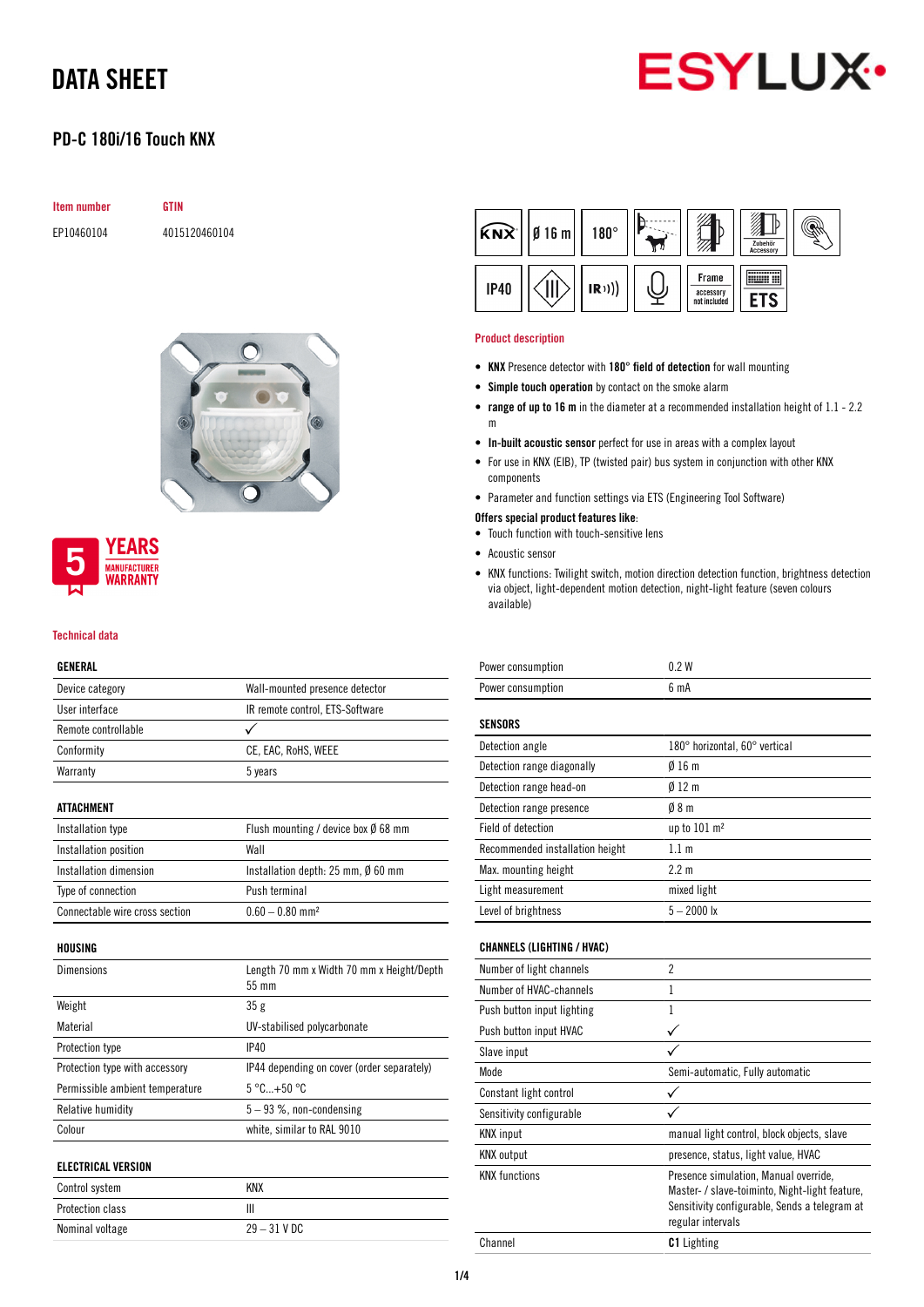# **ESYLUX·**

### PD-C 180i/16 Touch KNX

#### Item number GTIN

EP10460104 4015120460104

| <b>Function</b>                          | Switching, Regulate                          |
|------------------------------------------|----------------------------------------------|
| Switch contact                           | <b>Bus system</b>                            |
| Push button input                        |                                              |
| Impulse mode                             |                                              |
| Switch-off delay time                    | 30 s30 min (adjustable in steps)             |
| Orientation light                        | disabled/0 $-50$ %, 2 values can be selected |
| Switch-off delay time, orientation light | 60 s 250 min                                 |
| Channel                                  | <b>C2</b> Lighting                           |
| <b>Function</b>                          | Switching, Regulate                          |
| Offset setting                           | c2 offset from c1 $(-50 % 0 + 50 % )$        |

| Switch contact                           | <b>Bus system</b>                            |
|------------------------------------------|----------------------------------------------|
| Push button input                        |                                              |
| Switch-off delay time                    | 10 s60 min (adjustable in steps)             |
| Orientation light                        | disabled/0 $-50$ %, 2 values can be selected |
| Switch-off delay time, orientation light | $60 s$ 250 min                               |
| Channel                                  | C <sub>3</sub> HVAC                          |
|                                          |                                              |
| Function                                 | Switching                                    |
| Push button input                        |                                              |
| Switch-on delay                          | 120 s30 min                                  |

#### Factory settings

#### GENERAL

| Sensitivity                                   | 60%    |
|-----------------------------------------------|--------|
| Orientation light, depending on<br>brightness |        |
| Switching threshold for orientation light     | 500 lx |
| Luminous efficiency switch-on value           | 60%    |
| <b>CHANNELS (LIGHTING / HVAC)</b>             |        |

Channel C1 Lighting

| Operating mode                           | fully automatic     |
|------------------------------------------|---------------------|
| Level of brightness/switching threshold  | 500 lx              |
| Switch-off delay time                    | 5 min               |
| Luminous efficiency of orientation light | 10%                 |
| Channel                                  | C <sub>2</sub> HVAC |
| Operating mode                           | fully automatic     |
| Level of brightness/switching threshold  | 500 lx              |
| Switch-off delay time                    | $5 \text{ min}$     |
| Luminous efficiency of orientation light | 25%                 |

#### Accessories

| <b>Product designation</b> | Item number | <b>Product description</b>                                                               | <b>GTIN</b>   |
|----------------------------|-------------|------------------------------------------------------------------------------------------|---------------|
| Cover                      |             |                                                                                          |               |
| COVER IP20 WH              | EM10055102  | Cover for wall detectors from the STANDARD series, IP20, white, similar to RAL 9010      | 4015120055102 |
| COVER IP20 SWH             | EM10055119  | Cover for wall detectors from the STANDARD series, IP20, white, similar to RAL 9016      | 4015120055119 |
| COVER IP20 CWH             | EM10055126  | Cover for wall detectors from the STANDARD series, IP20, white, similar to RAL 1013      | 4015120055126 |
| COVER IP20 AN              | EM10055133  | Cover for wall detectors from the STANDARD series, IP20, anthracite, similar to RAL 7021 | 4015120055133 |
| COVER IP20 SR              | EM10055140  | Cover for wall detectors from the STANDARD series, IP20, silver                          | 4015120055140 |
| COVER ELK RS/PLUS IP20 WH  | EM10055270  | Cover for wall detector fits with Elko RS/PLUS, IP20, white                              | 4015120055270 |
| COVER SEL Trend IP20 WH    | EM10055287  | Cover for wall detector fits with Schneider Electric Trend, IP20, white                  | 4015120055287 |
| COVER SEL EXX IP20 WH      | EM10055294  | Cover for wall detector fits with Schneider Electric Exxact, IP20, white                 | 4015120055294 |
| COVER IP44 WH              | EM10055157  | Cover for wall detectors from the STANDARD series, IP44, white                           | 4015120055157 |
| COVER BER S1 IP20 PWH      | EP10427107  | Cover for wall detector fits with Berker S.1, IP20, polar white                          | 4015120427107 |
| COVER BER S1 IP20 WH       | EP10427114  | Cover for wall detector fits with Berker S.1, IP20, white                                | 4015120427114 |
| COVER BUJ REF IP20 WH      | EP10427145  | Cover for wall detector fits with Busch-Jäger Reflex, IP20, white                        | 4015120427145 |
| Cover IP20-BJSI cream      | EP10427152  | Cover for wall detector fits with Busch-Jäger Reflex, IP20, cream white                  | 4015120427152 |
| COVER GIR S55 IP20 WH      | EP10427169  | Cover for wall detector fits with Gira Standard 55, IP20, white                          | 4015120427169 |
| COVER GIR S55 IP20 CWH     | EP10427176  | Cover for wall detector fits with Gira Standard 55, IP20, cream white                    | 4015120427176 |
|                            |             |                                                                                          |               |

#### Mounting

MOUNTING BOX IP44 SM WH EM10055164 Surface-mounted box for wall detectors from the STANDARD series, IP44, white 4015120055164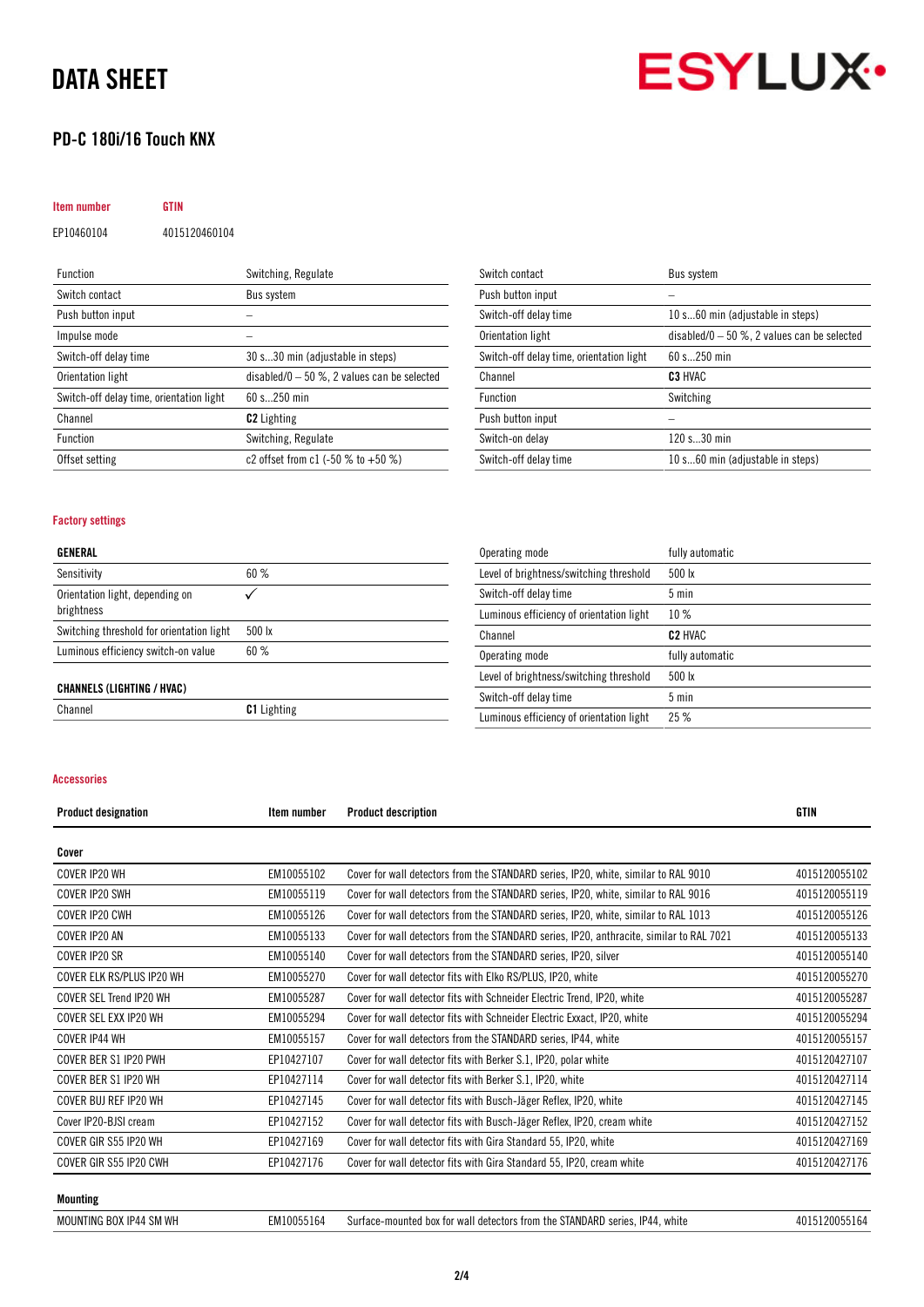### PD-C 180i/16 Touch KNX

# **ESYLUX**

Presence area (C)  $\emptyset$  8 m

| <b>Item number</b>         | <b>GTIN</b>                |                           |                                     |                                                                                                    |                            |               |
|----------------------------|----------------------------|---------------------------|-------------------------------------|----------------------------------------------------------------------------------------------------|----------------------------|---------------|
| EP10460104                 | 4015120460104              |                           |                                     |                                                                                                    |                            |               |
| <b>Accessories</b>         |                            |                           |                                     |                                                                                                    |                            |               |
| <b>Product designation</b> |                            | Item number               | <b>Product description</b>          |                                                                                                    |                            | <b>GTIN</b>   |
| <b>Remote control</b>      |                            |                           |                                     |                                                                                                    |                            |               |
| ESY-Pen                    |                            | EP10425356                | measurement, (4) project management | ESY-Pen and ESY-App, two tools for every task: (1) Parameterisation, (2) remote control, (3) light |                            | 4015120425356 |
| REMOTE CONTROL PDI/USER    |                            | EM10425547                |                                     | IR remote control for end users of presence detectors                                              |                            | 4015120425547 |
| Mobil-PDi/MDi-universal    |                            | EP10433993                |                                     | Remote control for quick and precise setting of various parameters                                 |                            | 4015120433993 |
| <b>Dimension drawing</b>   |                            |                           |                                     | <b>Field of detections</b>                                                                         | <b>Detection range</b>     |               |
|                            |                            |                           |                                     |                                                                                                    | Diagonally (A)             | Ø16m          |
|                            | 70 mm<br>না<br>$\cap$<br>∩ | 55 mm<br>25 mm<br>$70$ mm | $45 \text{ mm}$                     |                                                                                                    | $\blacksquare$ Frontal (B) | $Ø$ 12 m      |

т

 $180^\circ$ 

Circuit diagram



*Standard operation.*

#### Detailed product description

- KNX Presence detector with 180° field of detection for wall mounting
- Simple touch operation by contact on the smoke alarm
- No KNX button required for semi-automatic!
- range of up to 16 m in the diameter at a recommended installation height of 1.1 2.2 m
- In-built acoustic sensor perfect for use in areas with a complex layout
- For use in KNX (EIB), TP (twisted pair) bus system in conjunction with other KNX components
- Parameter and function settings via ETS (Engineering Tool Software)
- Manual, temporary switching/dimming via user remote control